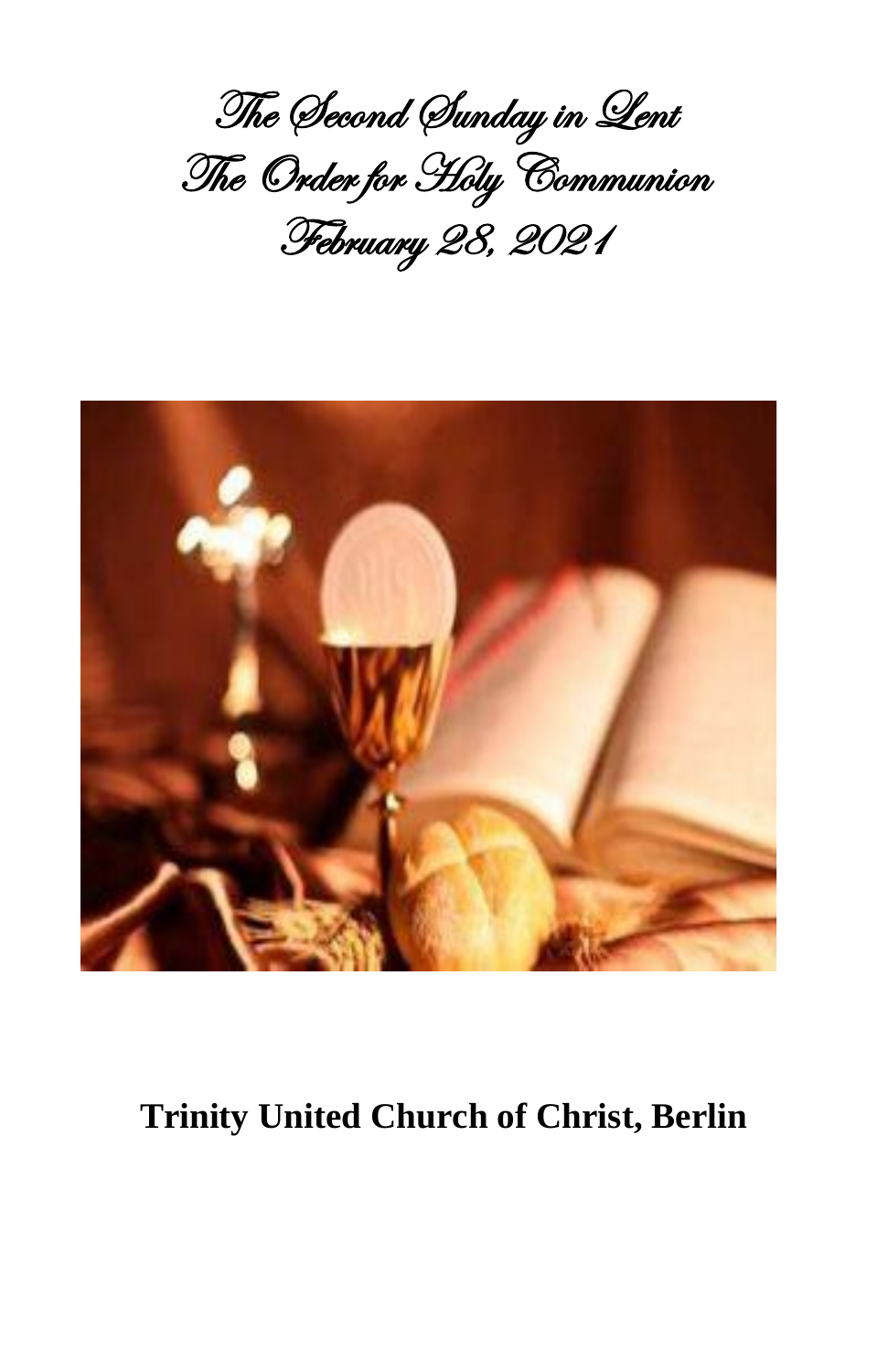## *Welcome to Trinity. . .*

*If you are spiritually weary and in search of rest, if you are mourning and you long for comfort, if you are struggling and you desire victory, if you recognize that you are a sinner and need a Savior, God welcomes you here in the name of Christ. To the stranger in need of fellowship, to those who hunger and thirst for righteousness, and to whoever will come, this congregation opens wide its doors and welcomes all in the name of the Lord Jesus Christ.*

Today is the Second Sunday in Lent and we celebrate the Lord's Table using the "Order for Holy Communion" from the traditional order of worship of "The Evangelical & Reformed Church" of which Trinity is a historical member.

The "order of worship" begins on page 21 of "The Hymnal." We will be "singing" various parts of the service as noted in the "order." It is our "once a year" adventure into remembering our heritage and celebrating the sacrament as our forebearers did over the decades here in Berlin. Today you will hear the Exhortation combined with a corporate confession that concludes with the Kyrie and Assurance of Pardon. We will respond with Praise followed by the singing of the "Gloria." We will share the "Collect Prayer" [this is a short prayer on the theme of the day] followed by the scriptures and creed. The homily will be preached, we will sing to prepare for the Table of the Lord and then share in the Eucharistic prayer with the Sanctus sung. We will share the bread and cup together as a faith community concluding with the Nunc Dimittis and Blessing. This order of service is based in the Mercersburg Theology of the German Reformed Church of the early 1800's.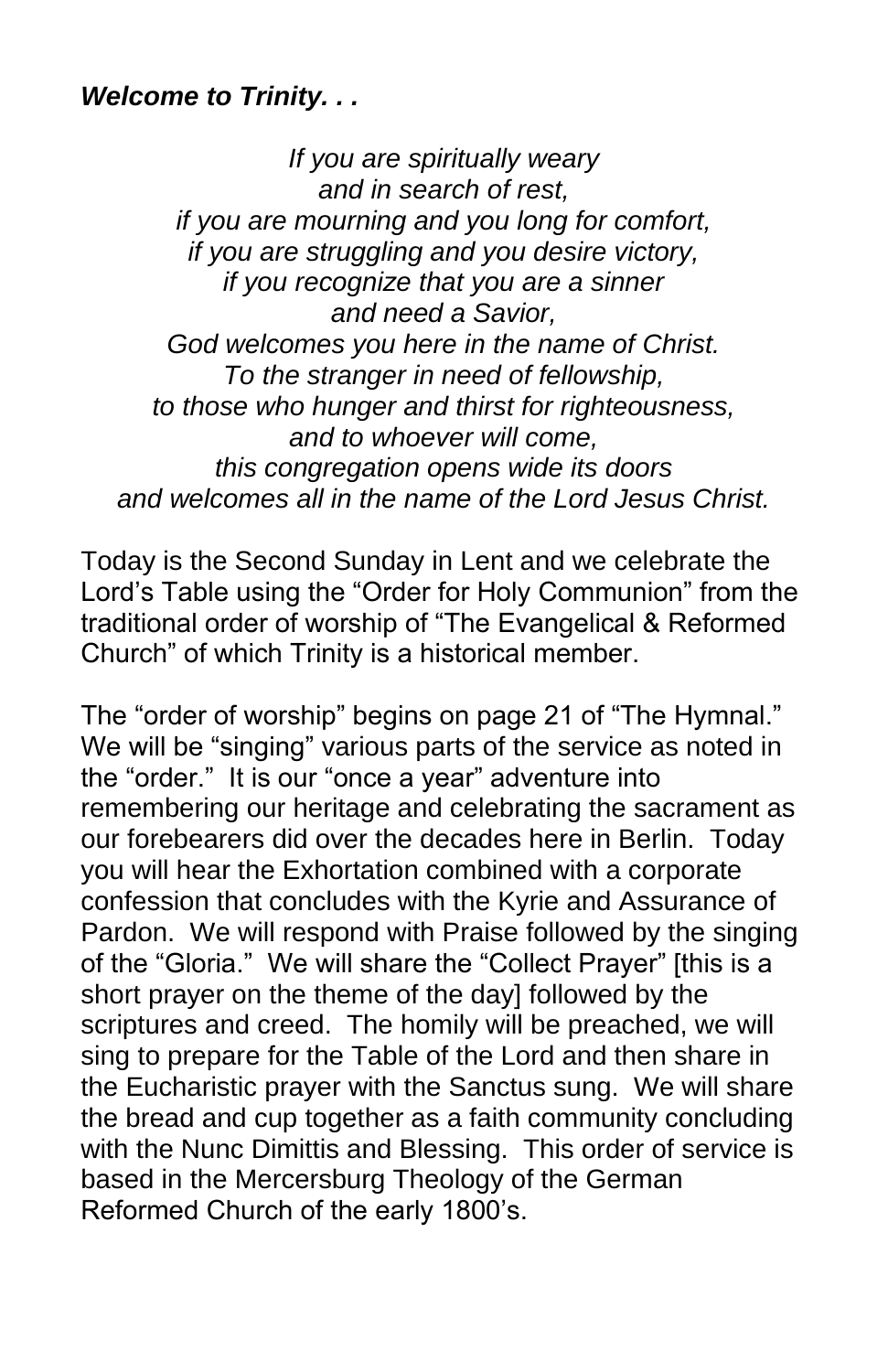## **The Order for Holy Communion**

**Music of Preparation** *Majesty* – arr. Wagner

**\*The Hymn: No. 11** *Ye Servants of God*

**\*Apostolic Greeting: Page 21**

**Exhortation: Page 21**

**Prayer of Confession: Page 22 [second prayer]**

**Kyrie: No. 518** 

**[the pastor will chant and congregation will respond.]**

**Assurance of Pardon**

**Praise: Page 23**

**\*Gloria In Excelsis: No. 489** *Glory Be to God on High*

**\*Collect Prayer**

## **The Holy Scriptures for The Lord's Day**

## **Jonah 3:10-4:11**

**<sup>10</sup>** When God saw what they did, how they turned from their evil way, God relented of the disaster that he had said he would do to them, and he did not do it.

But it displeased Jonah exceedingly, and he was angry. **<sup>2</sup>** And he prayed to the LORD and said, "O LORD, is not this what I said when I was yet in my country? That is why I made haste to flee to Tarshish; for I knew that you are a gracious God and merciful, slow to anger and abounding in steadfast love, and relenting from disaster. **<sup>3</sup>** Therefore now, O LORD, please take my life from me, for it is better for me to die than to live." **<sup>4</sup>** And the LORD said, "Do you do well to be angry?"

**<sup>5</sup>** Jonah went out of the city and sat to the east of the city and made a booth for himself there. He sat under it in the shade, till he should see what would become of the city. **<sup>6</sup>** Now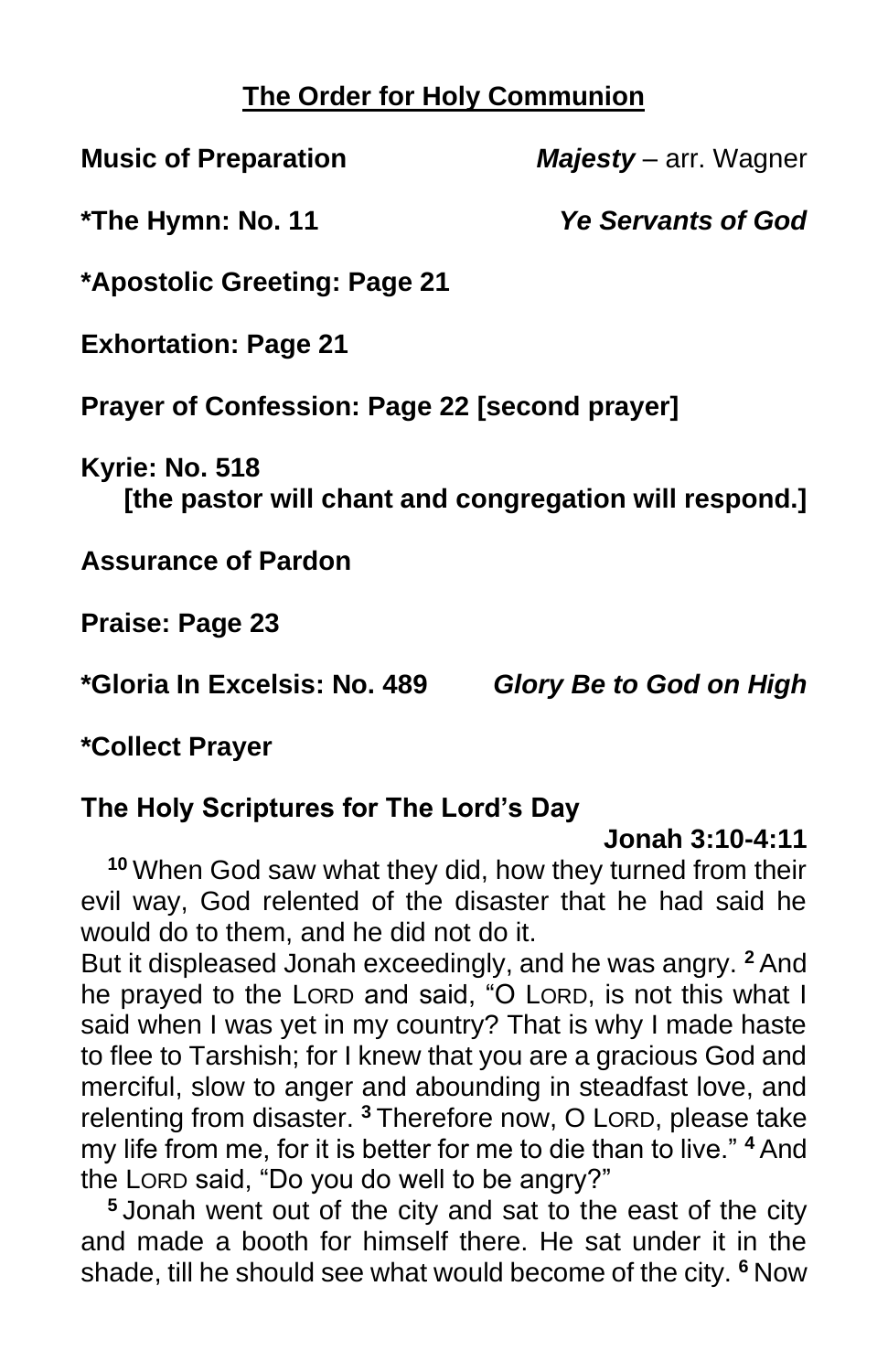the LORD God appointed a plant and made it come up over Jonah, that it might be a shade over his head, to save him from his discomfort. So Jonah was exceedingly glad because of the plant. **<sup>7</sup>** But when dawn came up the next day, God appointed a worm that attacked the plant, so that it withered. **<sup>8</sup>** When the sun rose, God appointed a scorching east wind, and the sun beat down on the head of Jonah so that he was faint. And he asked that he might die and said, "It is better for me to die than to live." **<sup>9</sup>** But God said to Jonah, "Do you do well to be angry for the plant?" And he said, "Yes, I do well to be angry, angry enough to die." **<sup>10</sup>** And the LORD said, "You pity the plant, for which you did not labor, nor did you make it grow, which came into being in a night and perished in a night. **<sup>11</sup>** And should not I pity Nineveh, that great city, in which there are more than 120,000 persons who do not know their right hand from their left, and also much cattle?"

#### **Mark 8:31-38**

**<sup>31</sup>** And he began to teach them that the Son of Man must suffer many things and be rejected by the elders and the chief priests and the scribes and be killed, and after three days rise again. **<sup>32</sup>** And he said this plainly. And Peter took him aside and began to rebuke him. **<sup>33</sup>** But turning and seeing his disciples, he rebuked Peter and said, "Get behind me, Satan! For you are not setting your mind on the things of God, but on the things of man."

**<sup>34</sup>** And calling the crowd to him with his disciples, he said to them, "If anyone would come after me, let him deny himself and take up his cross and follow me. **<sup>35</sup>** For whoever would save his life*<sup>4</sup>* will lose it, but whoever loses his life for my sake and the gospel's will save it. **<sup>36</sup>** For what does it profit a man to gain the whole world and forfeit his soul? **<sup>37</sup>** For what can a man give in return for his soul? **<sup>38</sup>** For whoever is ashamed of me and of my words in this adulterous and sinful generation, of him will the Son of Man also be ashamed when he comes in the glory of his Father with the holy angels."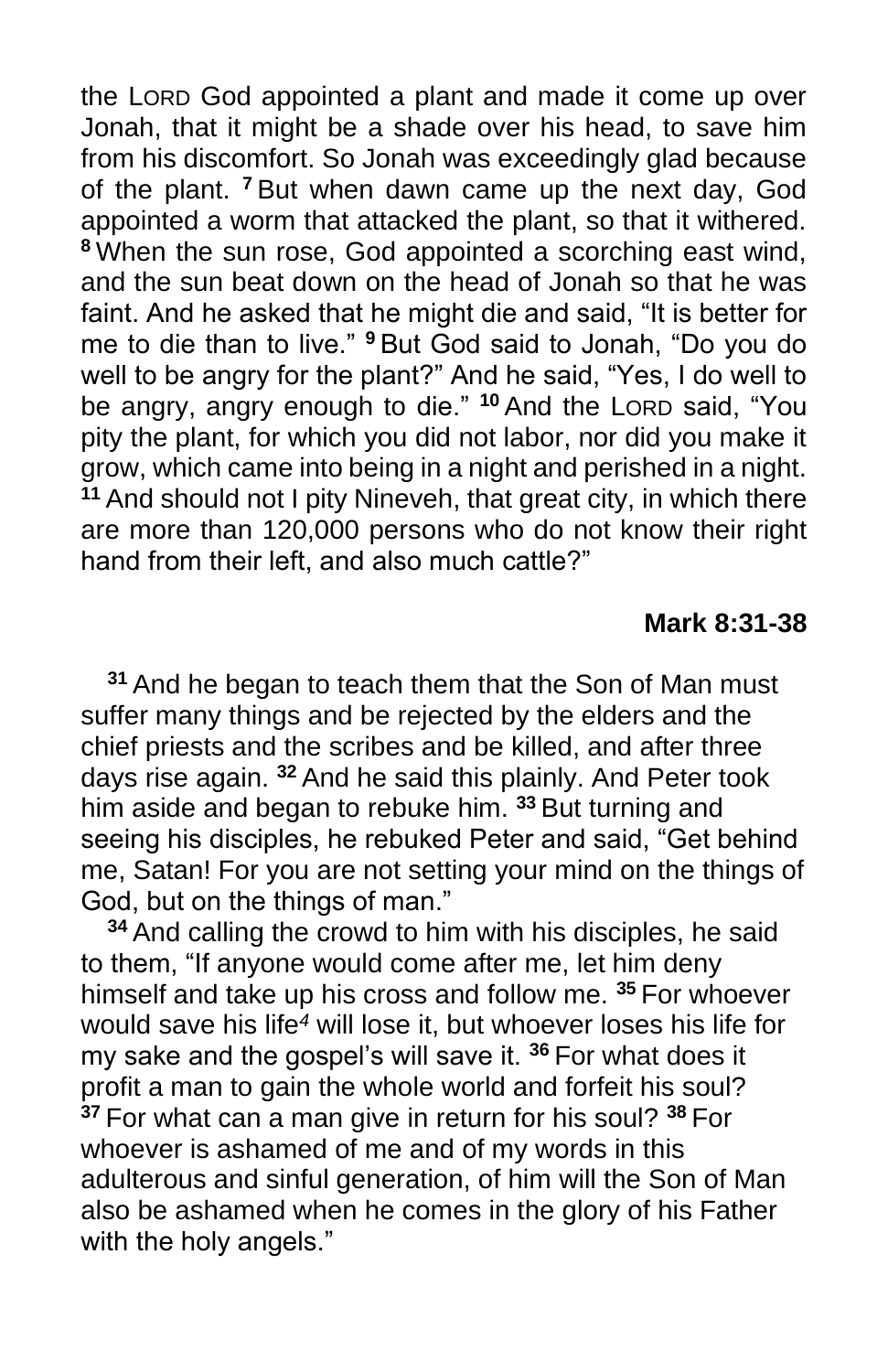**\*Confession of Faith: Page 24** *The Nicene Creed*

## **Homily "PD"**

## **The Pouting Prophet**

**\*Communion Hymn: No. 337** *Bread of the World*

**\*Eucharistic Prayer: Page 24**

**\*Seraphic Hymn: No. 522** *Sanctus – Holy, Holy, Holy*

**The Agnus Dei: Page 28 [Said responsively]**

**The Communion**

**Thanksgiving: Page 29**

**\*Hymn: No. 239** *Ask Ye What Great Thing I Know?*

**\*Dismissal with Blessing**

**\*Going Forth**

**+ + + + + + +**

**Penn West Conference Lenten Benevolence Mission** – The Conference Board of Directors has endorsed a Benevolence Mission of retiring medical debt for those in financial need in our region. The request is for every church of the Conference to provide a gift of \$250.00 at the least with a total of \$15,000 being raised which will retire \$1.5

million dollars of medical debt through a program that purchases debt from hospitals and assists those in need. You may mark on your Giving Envelope "Penn West" and your gift will be credited to this request. We will receive gifts through Easter Sunday here at Trinity.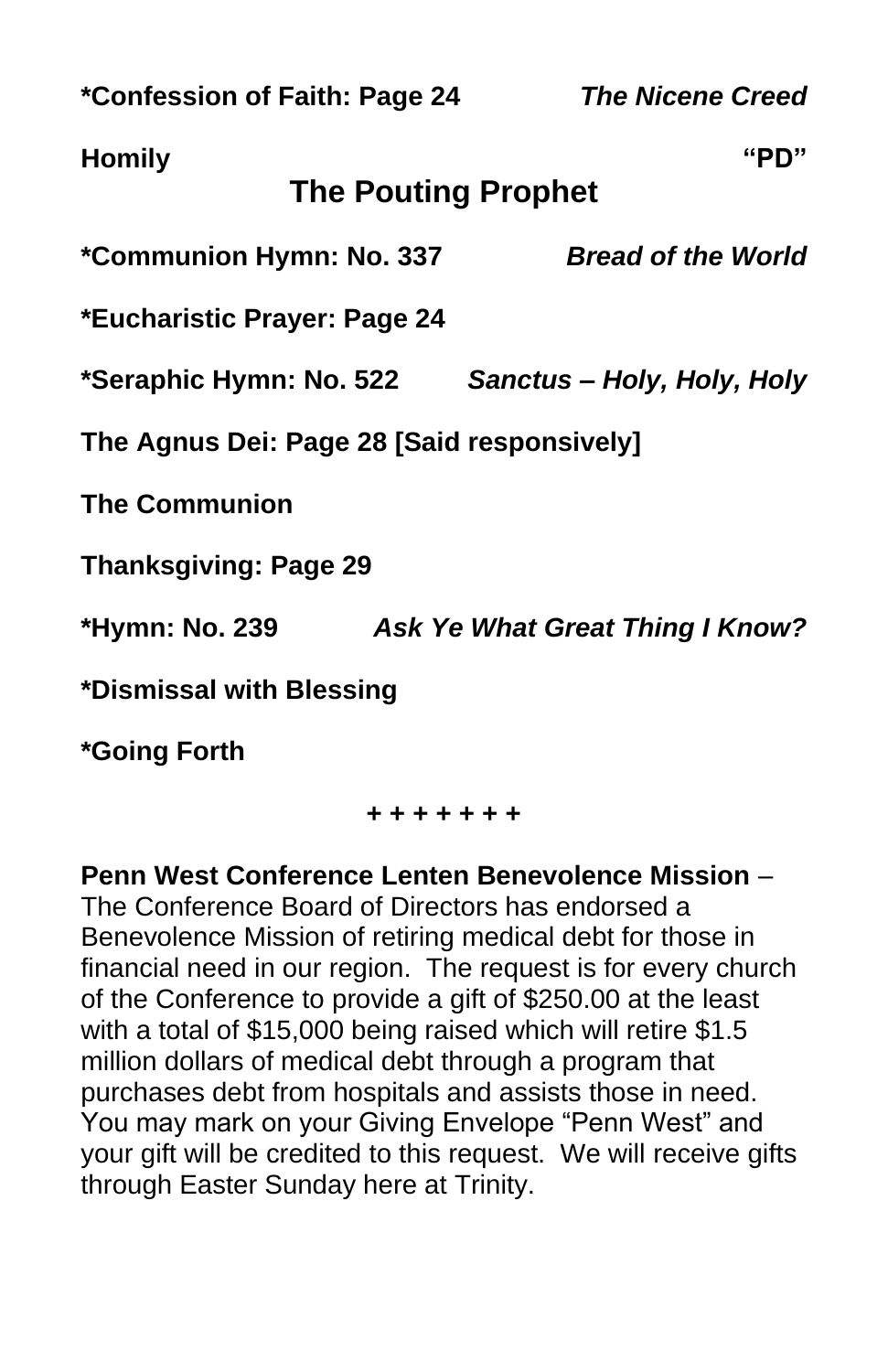**The Annual One Great Hour of Sharing** Offering will be received during March. Offering Envelopes are in the information racks in the sanctuary.

**Sunday School** – The Christian Education Committee is pleased to announce the resumption of Sunday School beginning, March 21 at 9:45 a.m. for Children and Youth. They will attend the start of the 9:30 a.m. service and then be dismissed to class. We currently need an additional teacher for the Nursery Class. The adult class will meet at 9:45 in Fellowship Hall with Tom Calvert.

## **Holy Week 2021**

**Maundy Thursday – April 1:** *Service of Holy Communion and Stripping of the Altar* at 7 p.m. Zion Lutheran Church, Meyersdale.

**Good Friday – April 2:** *Service of Shadows and Darkness* at 7 p.m. Trinity Church.

The Consistory has decided to share Holy Week with our Friends at Zion. We hope you will share in the services of Holy Week.

## **Special Committees:**

If any member has interest in serving on a special committee, please contact Tom Calvert, Larry Hay or call the church office.

#### **Standing Committee (Meets as Needed)**

Christian Education Communion Fellowship & Funerals **Hugs & Kisses** Music **Music Music Nursery Property** 

## **Special Committee (Meets as Needed)**

Child Clearance Committee Social Media Committee Trinity Youth Fellowship Christmas Decoration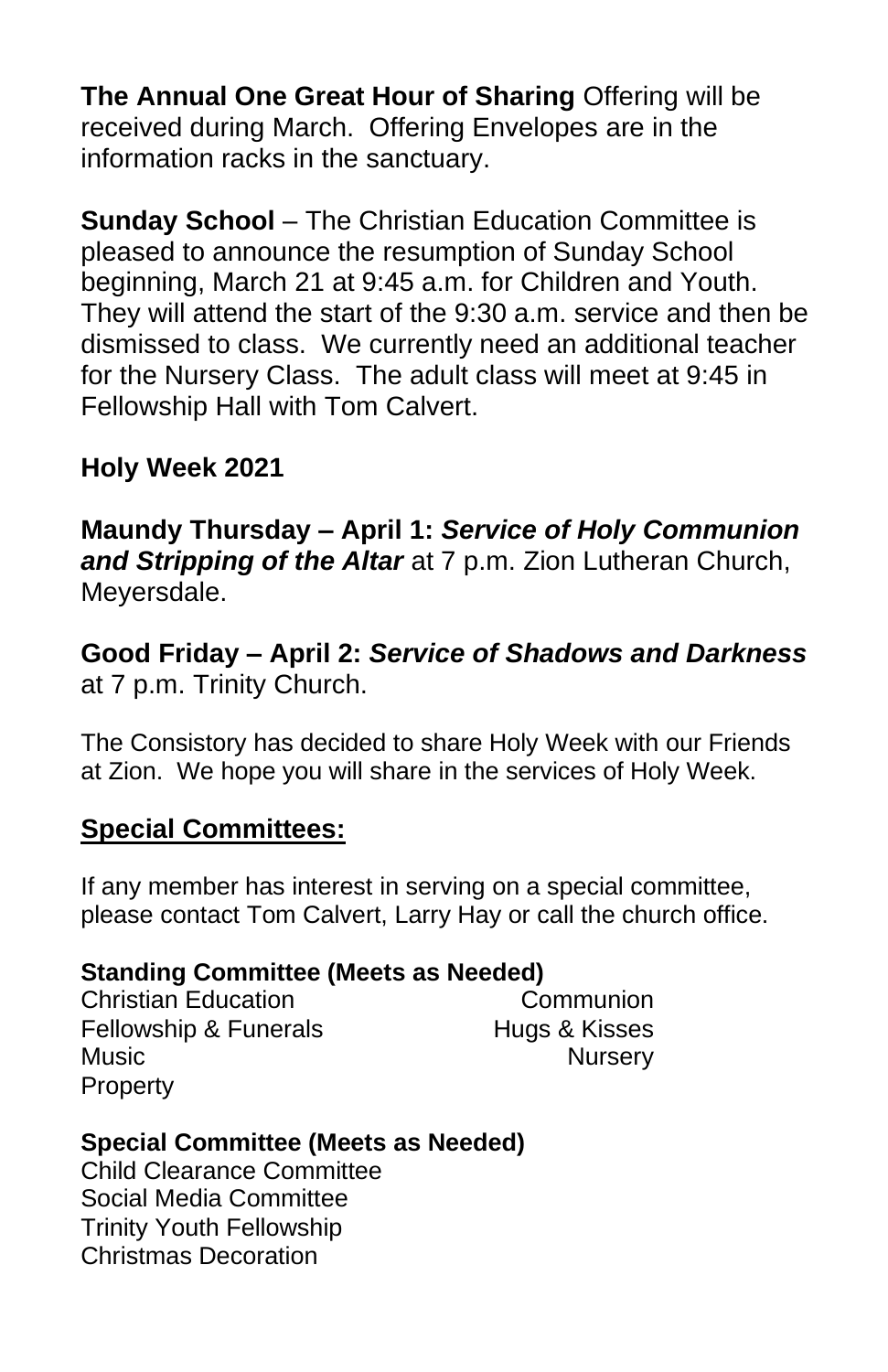Endowment Sound Trinity Outreach **Paraments** 

#### **Giving From 2/14/2021**

|              | Rec       | <b>Budget</b> | Over/Under |
|--------------|-----------|---------------|------------|
| General      | \$2250.00 | \$2,434.93    | $-5184.93$ |
| <b>Ben</b>   | \$453.00  | \$213.46      | \$239.54   |
| <b>Maint</b> | \$265.00  | \$163.46      | \$101.54   |
| <b>Mem</b>   | \$130.00  |               |            |
| <b>Total</b> | \$3098.00 | \$2811.85     | \$156.15   |

Benevolence includes Food Pantry of \$53; Food Pantry of \$75 & Penn West Debt Relief Fund of \$325

Memorials – includes Memorial Fund \$100; Food Pantry Memorial \$30.

#### **Those Remembered in prayer:**

God's guidance and protection for Armed Forces.

#### **Shut Ins:**

Roy Bucher, Helen Diest, Mary Forespring, Fae Hetrick, Cynthia Kelly, Lois Krause, Deb Luteri, Lois Saylor, Dirkje Stellingwerf.

#### **Healing Concerns:**

Cassie Albright, Mark Amyot, Terry Coslic, Pam Crooks, John Durst, Susan Durst, Wilma Durst, Bryan Emerick, Tony Fertitta, Linda Gallick, Janet Gindlesperger, Kathryn Grimm, Brenda Leister, Tom Logston, Larry McCullen, Bayley Mull, Bob Murphy, Karol Saylor, Tyler Seifert, Dwight Smith, Harry Watkins, Heather Weighley, Nancy Weighley, John Will, Karen Will.

## *Where You May Find. . .*

**The Nursery:** *is on the lower level for children and their parent. A big screen TV is mounted in the room so that you may watch the service.*